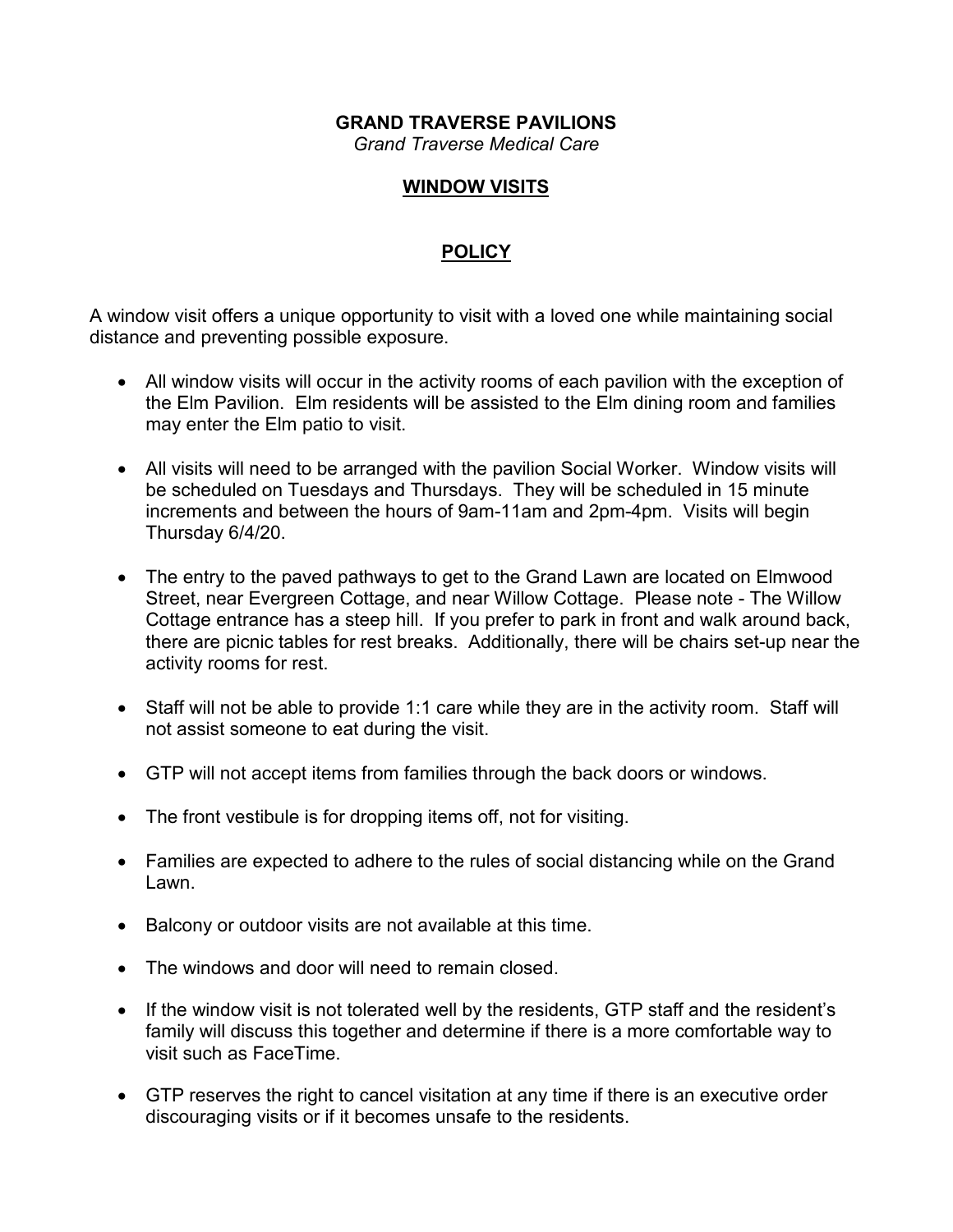How to brighten someone's day through a window visit or if you cannot partake.

- Bird Feeder
- Hanging Plants
- Wind Chime
- FaceTime
- Window Decals

## **Evergreen Cottage**

- Window visits will occur only at the front entrance/porch(facing Cordia)
- There will not be scheduled times for visits, however we ask you keep in mind business hours, meal times, and scheduled activities
- We encourage visitors to contact the resident they would like to see on their personal telephone to inform of their arrival/visit time; If you are unable to reach the resident contact Evergreen staff at 932-3600
- Residents may not go outside of The Cottage to visit even if you are wearing a mask, even if you maintain 6 FT distance
- Visitors may not enter The Cottage or open the door
- If another resident is having a visit please be respectful of their privacy and keep in mind social distancing requirements
- Visitors may not go to the resident's apartment window to conduct a visit
- If you are dropping off items for the resident, ring the doorbell and pass to a staff member

# **Hawthorn Cottage**

- Window visits will occur only at the front entrance/porch(facing Willow)
- Visitors may not go to the resident's apartment window to conduct a visit or the porch overlooking The Grand Lawn
- There will not be scheduled times for visits, however we ask you keep in mind business hours, meal times, and scheduled activities
- We encourage visitors to contact the resident they would like to see on their personal telephone to inform of arrival/visit time; If you are unable to reach the resident contact Hawthorn staff at 932-3620
- Residents may not go outside of The Cottage even if you are wearing a mask, even if you maintain 6 FT distance
- Visitors may not enter The Cottage or open the door
- If another resident is having a visit please be respectful of their privacy and keep in mind social distancing requirements
- If you are dropping off items for the resident, ring the doorbell and pass to a staff member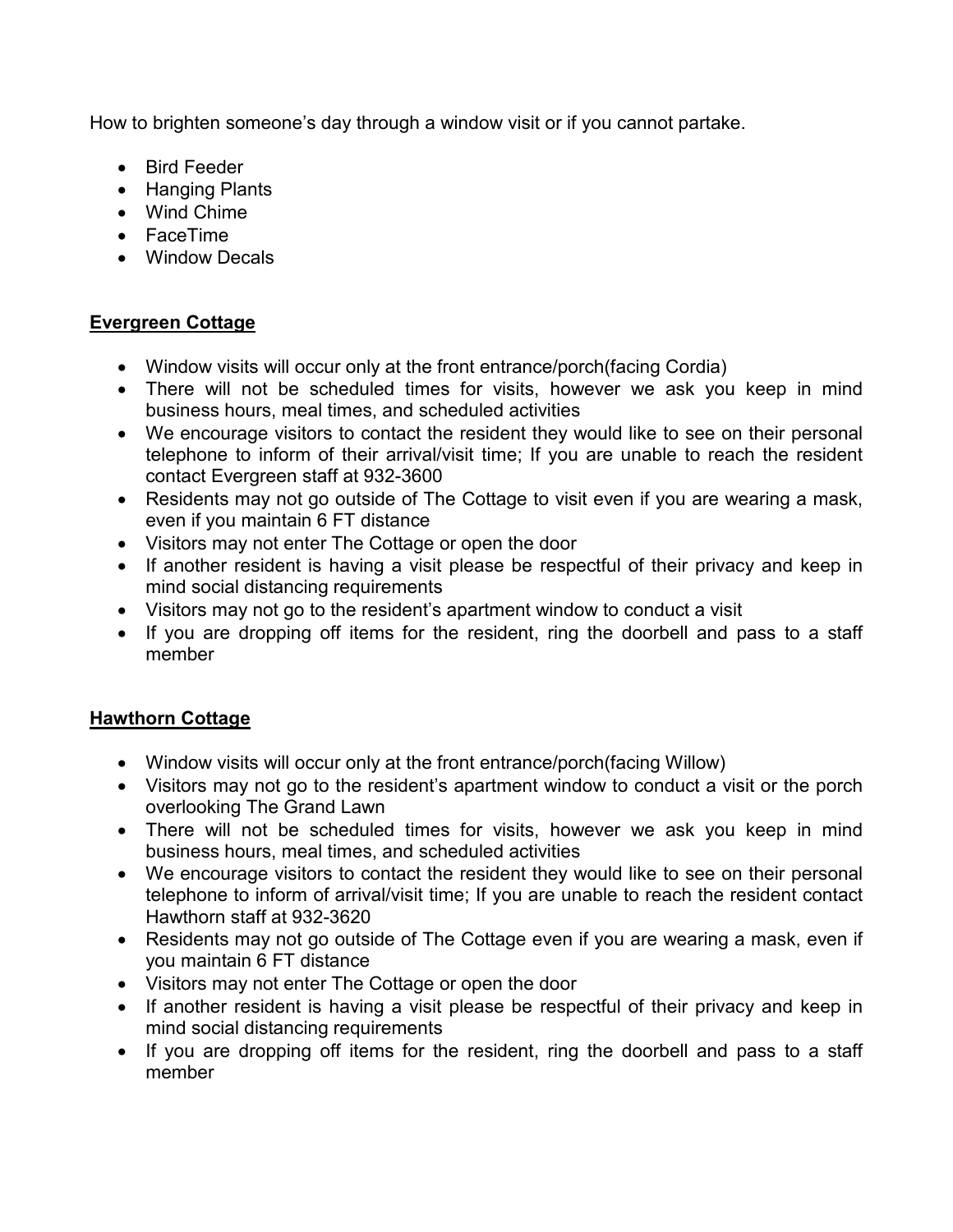### **Willow Cottage**

- Window visits will occur only on the porch of Willow Cottage, near the dining room, overlooking The Grand Lawn
- Visitors may not go to the resident's apartment window to conduct a visit
- There will not be scheduled times for visits, however we ask you keep in mind business hours, meal times, and not to disturb if resident is resting comfortably
- Reach out to Willow staff at 932-3640 to see what time might be best for the resident
- If the window visit is not tolerated well by the residents, GTP staff and the resident's family will discuss this together and determine if there is a more comfortable way to visit such as FaceTime
- Residents may not go outside of The Cottage even if you are wearing a mask, even if you maintain 6 FT distance
- Visitors may not enter The Cottage or open the door
- If another resident is having a visit please be respectful of their privacy and keep in mind social distancing requirements
- If you are dropping off items for the resident, ring the doorbell at the front entrance and pass to a staff member